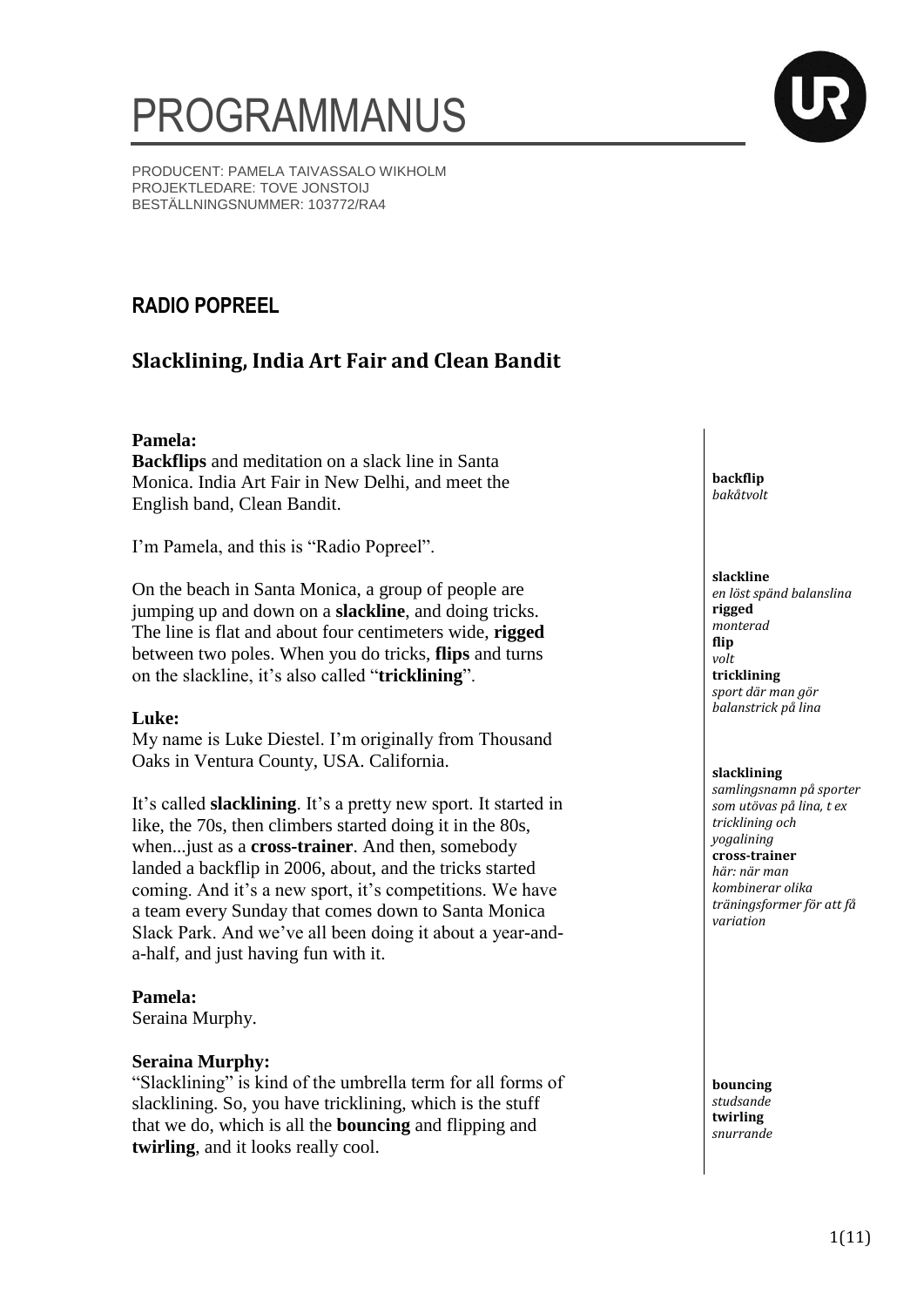

And then you have just walking. It's kind of the basic form, which is how it started. It was kind of invented by **climbers**. And it was a means to sort of travel between, you know, two points. And there's also **yoga line**, which is where you do sort of **static poses** and it looks pretty neat.

So, similar to tricklining but it doesn't require the bouncing motion.

#### **Luke:**

I don't have any gymnastics background, but I was a skater, a surfer, a snowboarder. All that kind of stuff. And it kind of fits in nicely with that stuff.

**Song:** "Getaway", by Pearl Jam

*Everyone's a critic looking back up the river Every boat is leaking in this town*

*Everybody's thinking that they'll all be delivered sitting in a box like lost and found*

*But I found my place and it's all right We're all searching for a better way, get this off my plate*

## **Luke:**

I live the "slack" life. You just **slack** all day, you slack all night. That's pretty much it, you know? There's not a lot of money in it, but there are sponsors that you can get. I'm sponsored by a local team around here. But if you get the worldwide team, if you get them to sponsor you, you can go all over the world. You can just travel wherever you want, if you go on tour with them, and they pay you a little bit.

#### **Pamela:**

Would you call yourself a **"slacker"?**

#### **Luke:**

There's a little run-on words there, but I'd say yes, I'm a slacker. I'm a slackliner, and... Yeah, it's just... The slack life's the life for me.

**climbers** *klättrare* **yoga line** *en form av slacklining där man utför yogarörelser på lina*  **static poses** *orörliga ställningar*

**to get something off one's plate** *ungefär: att bli befriad från någonting, att bli av med någonting besvärligt*

**to slack** *att slappa*

**slacker** *latmask, slöfock*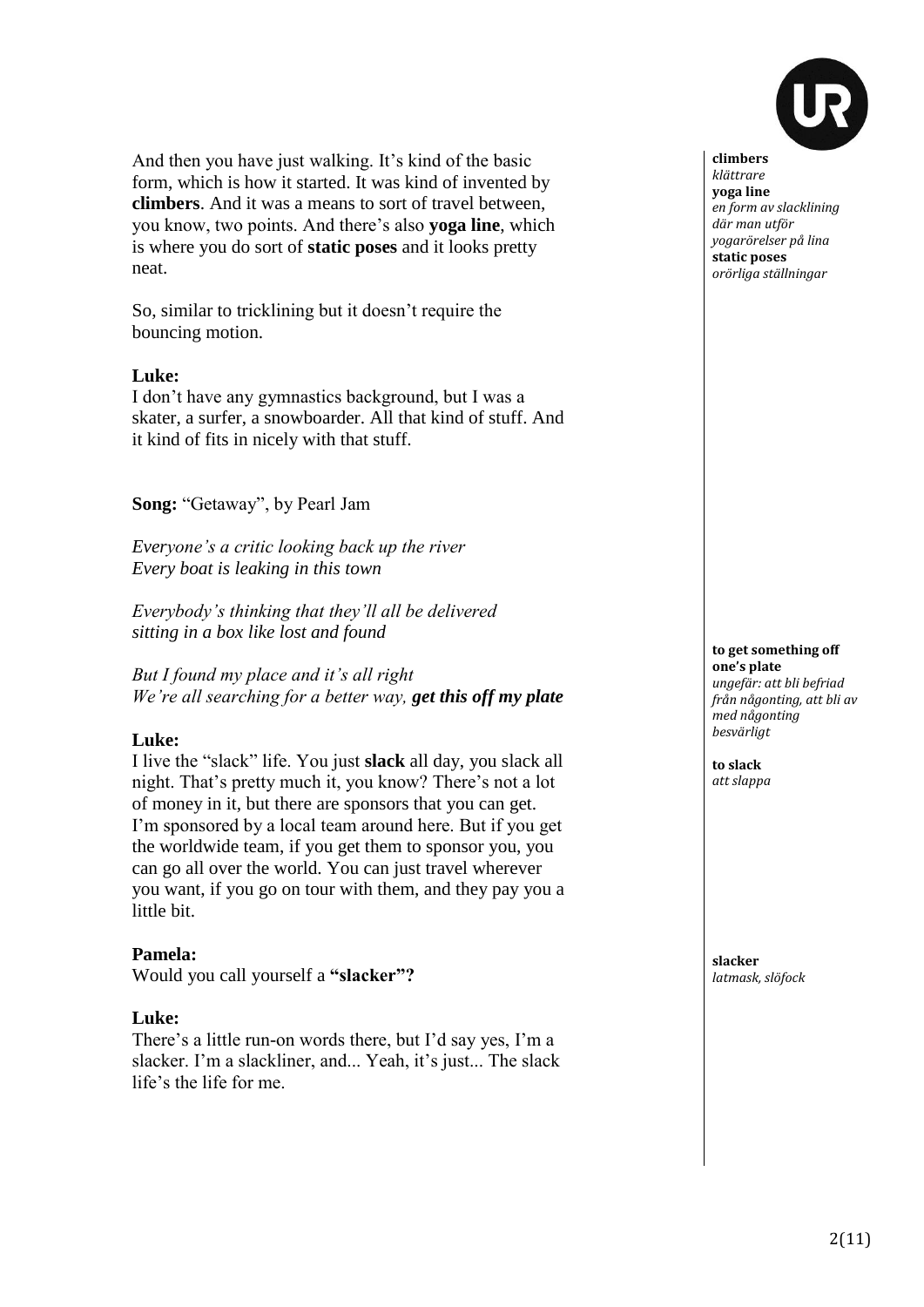

#### **Pamela:**

Those who participate in slacklining are often called "slackers". But that word can also mean something else. Luke Diestel:

## **Luke:**

"Slackery" means not doing a lot. They're not **ambitious** and they slack off in their life. But, to me, it means living your life **to the fullest** and having a great time. Yeah.

#### **Pamela:**

What's your ambitions?

#### **Luke:**

My ambitions are, you know, making a living at what I do, and having fun along the way, you know? I just... I was never **keen** to school, I was never keen to having a real job, and so now I just slackline all day and people **recognized** it.

#### **Luke: (cont.)**

I have a line at home, in my backyard. It's a perfect environment to get my new tricks down.

#### **Pamela:**

Is it like meditating in the same way, or...?

#### **Luke:**

It's exactly meditating. Everybody looks at it as an extreme sport, you know, how are they flipping, how are they, you know, hitting the line? But in a way you have to think about what you're doing on the line at that moment, and you can't think about anything else, and you have to just...or you'll fall off, you know? So... It is a form of meditation and focus, and definitely a workout still.

#### **Seraina:**

A lot of my friends get sort of **engrossed** into the slacklining thing, and that's all that they want to do with their lives. And so a lot of these guys... They trickline professionally. So, they spend all their free time practicing, and they go to competitions and they try to win money. But as a consequence, you kind of don't get a job that way, and there's a lot less stability. So, I'm on the other end of that. I have a job. This is completely a hobby for me. So, I only come out on weekends.

**ambitious** *ambitiös* **to the fullest** *till fullo*

**keen** *förtjust*

**recognize** *här: värdesätta*

**engrossed** *fängslande, uppslukande*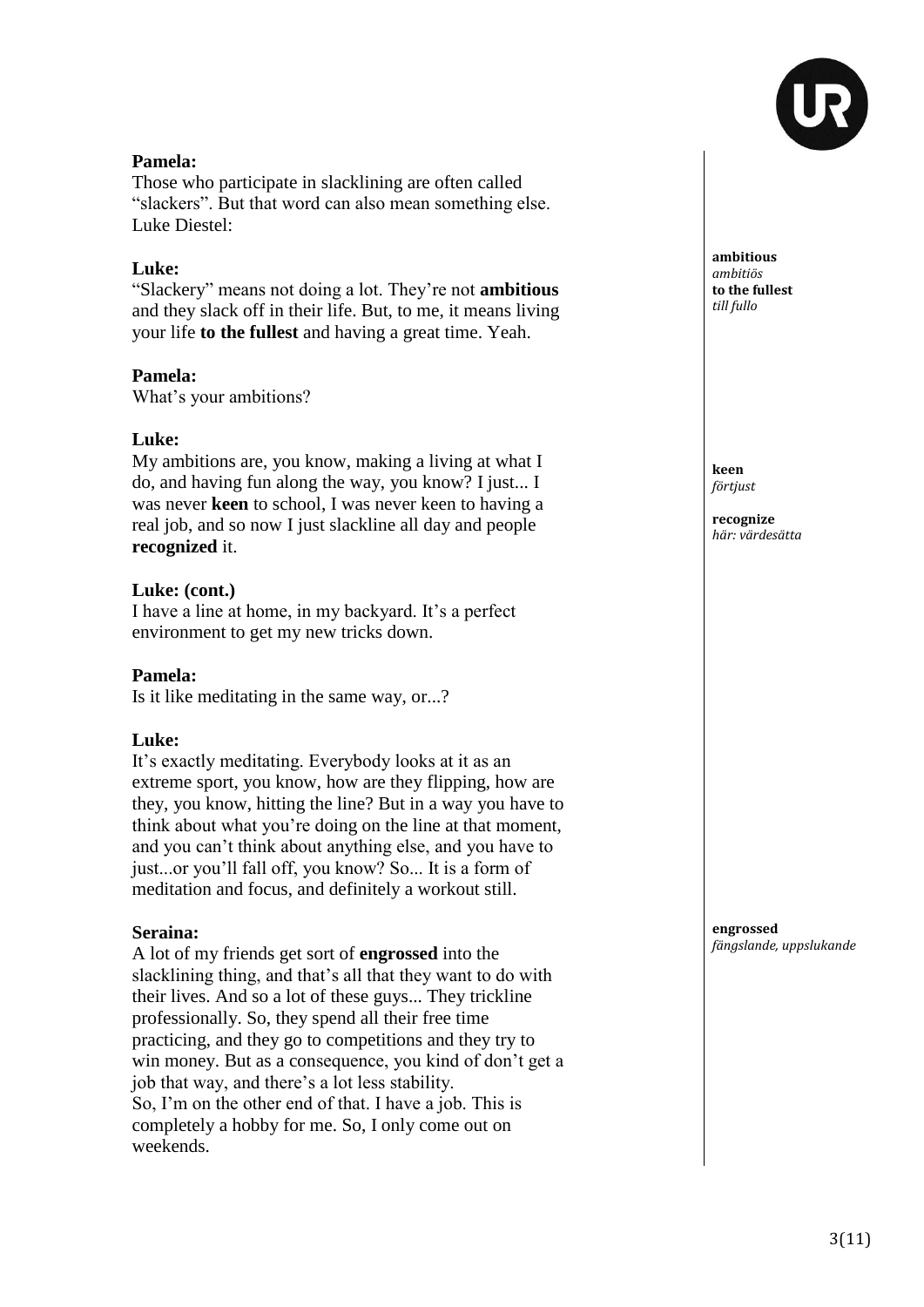# **failure-system analyst** *systemanalytiker*

**Pamela:**

Seraina Murphy works as a **failure-system analyst** at Boeing Satellites. But every weekend, she comes down to the beach in Santa Monica.

#### **Seraina**

There's a whole beach community here that's really warm and welcoming. I started doing **the rings,** and then they built the slackline park sometime last year. And I started walking lines and it was fun, and then the trickliners came down and I got kind of... "Ooh! This is really cool!" And then I started doing it myself and just got addicted to it right away.

#### **Pamela:**

So, what do you think about when you're standing there on the line?

#### **Seraina:**

You don't! That's actually one of the reasons **I took it up**, was it clears your brain from everything, and I was **going through a rough patch** when I started, and I started walking and realized, "Oh! It makes me stop thinking! Awesome!" So, I just kept doing it, and... Yeah, that's one of the reason I continue. You don't have to think about anything else. You just...do stuff.

#### **Neha:**

I'm originally from Delhi. I spent a few years in London and then moved back. I've been doing the **art fair** for the last six years, now.

#### **Pamela:**

What's the difference between London and Delhi?

#### **Neha:**

I think they're two different worlds all together. I mean, it's hard to believe they're on the same planet. The energy, the culture, the people... You know, London is so international, and culturally so **vibrant**, that that was the inspiration, actually, for me to move back to Delhi and set up and art fair here.

**do the rings** *här: träna med romerska ringar*

**I took it up** *jag började*

**going through a rough patch** *gå igenom en svår period (i livet)*

**art fair** *kontmässa*

**vibrant** *pulserande*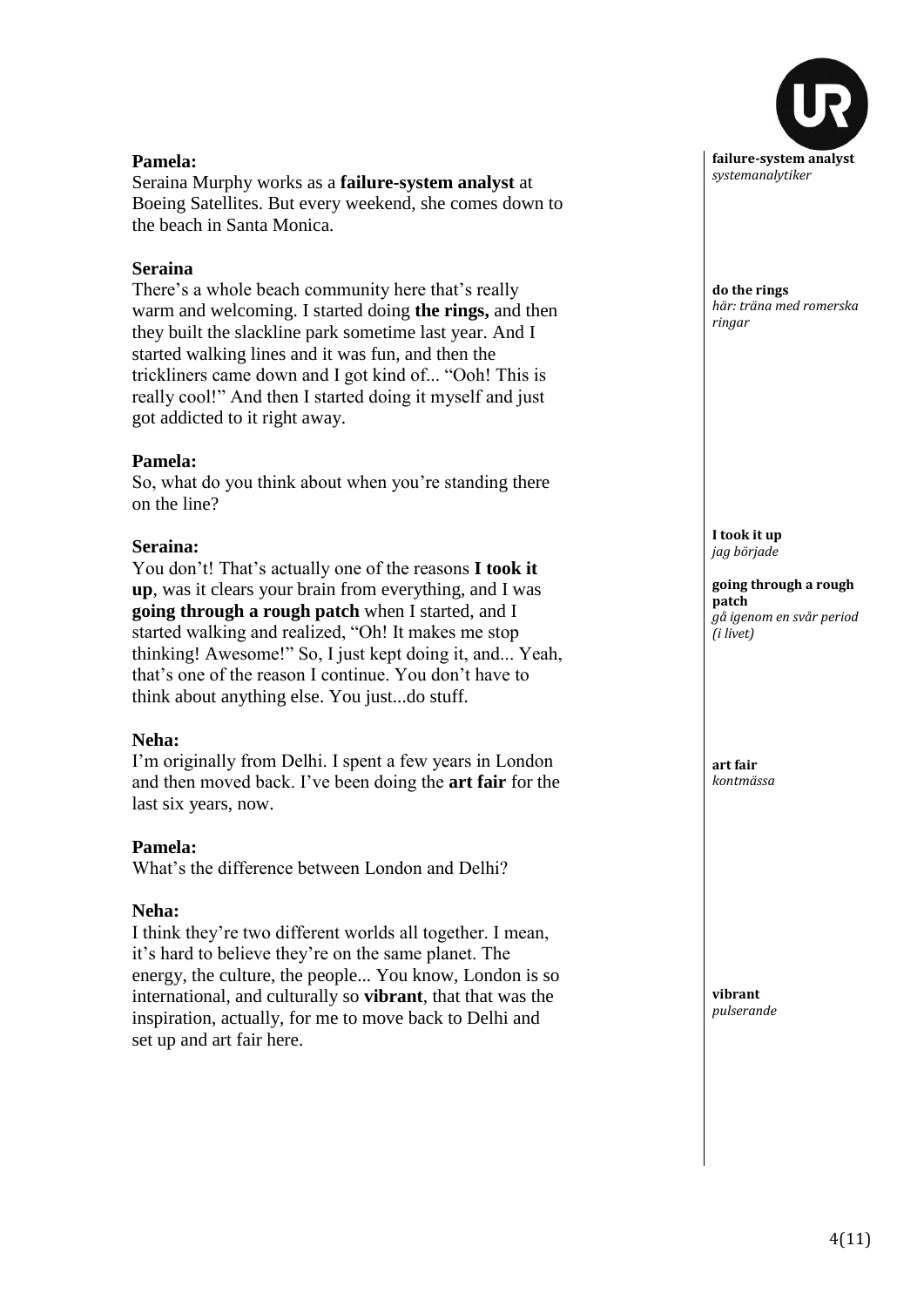

#### **Pamela:**

Neha Kirpal from New Delhi has studied at the University of Arts, in London. When she moved back home, there were no **large-scale** art fairs in India. But with Neha's vision and determination, this was set to change. She founded India Art Fair, the biggest art fair in South Asia.

#### **Neha:**

And over the last few years, we've seen Delhi really **emerge** as a strong cultural capital, with a lot of activities in music, theater, art... And that's one of the reasons why we do the fair here.

#### **Pamela:**

Neha believes that the **contemporary** art scene in India is in good condition.

#### **Neha:**

It's an amazing feeling to see, you know, top Indian contemporary and modern artists with top international contemporary and modern artists. It's a fantastic feeling. I think the art scene here is really at an emerging nation stage, which has a lot of promise into the future, the next decade or so.

It's a very, very young market at the moment, and...both in terms of what's being produced as well as the size of the market. But I think there's **tremendous** potential, and for a country that is developing so rapidly, the art and the art practice is responding to the cultural-politicaleconomic changes. And that provides for fresh, new creative ideas, and in a sense it's a great **boost** to the arts.

So, the quality of the art that is produced in this country is very contemporary and very fresh, even though we have a 5,000-year-old art history. And in that sense, it's a very rich country when it comes to art.

Typically, the art scene was in the main cities of Delhi and Mumbai and Calcutta. But now we have seventeen, eighteen cities around India that have a vibrant art scene and several interesting art initiatives. The art history in this country goes back 5,000 years.

**large-scale** *storskalig*

**emerge** *träda fram*

**contemporary** *samtida*

**tremendous** *enorm*

**boost** *här: uppsving*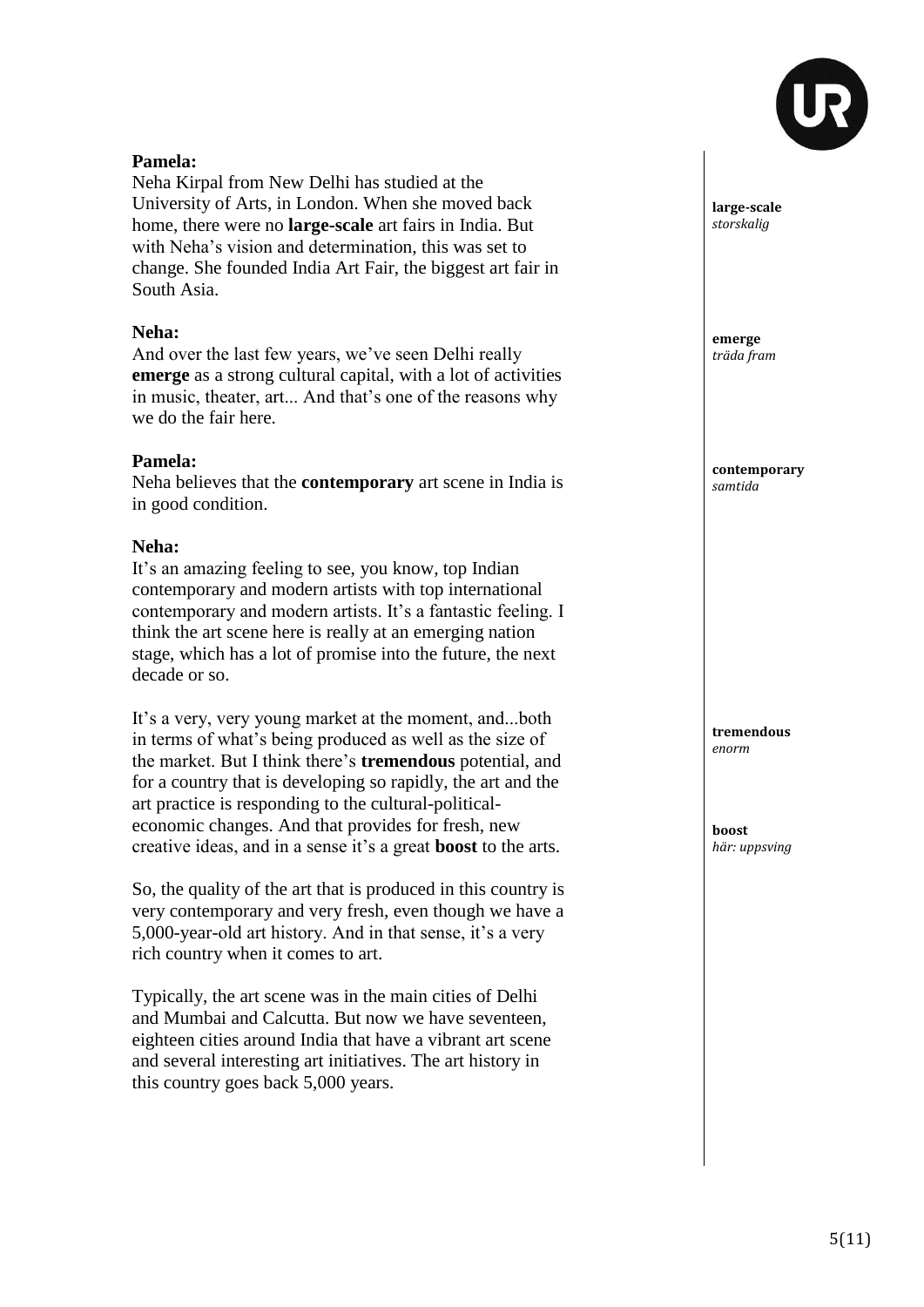

#### **Raseel:**

I come from a family of pure art. My father's one of the Indian greats. So, I'm an architect and a furniture designer.

# **Pamela:**

Raseel Guiral is one of India's leading lifestyle designers, and she has always been surrounded by art.

## **Raseel:**

So, there are so many Indias, right? The India I grew up in is a very liberal, urban India. I'm Delhi **born and bred**. And I think India and the **metros** - which is New Delhi, Bombay, Calcutta, Chennai, Bangalore - is very different from **rural** India. So, I mean, I would say my Indian experience as a woman is very different from somebody who comes from a small village. But, yes, in the metros, women are...don't feel like second citizens. We are very much **on par**. I think we are always treated in a very civ...on par with your brothers, etc., which is how we were brought up. So, I think there is no question of finding a voice in India, when you come from a certain part or segment of India. Yes, it's a challenge when you come from, you know, a more conservative end of India. So, otherwise, yeah, I guess I'm blessed that we are born into that end.

Education is not as **abundantly** available as it should be, you know? I mean it is...and if...a family has a choice they will still send - in the rural part of India - they will still send a son, rather than a daughter. She still would be preferred to help out with younger children or **household chores**.

The whole problem with the country is not food, it's not this, it's not, you know, foreign investment - it's education, you know? Because you educate a generation and you change a life. But we are still...we still don't have complete **access to** education.

#### **Pamela:**

Photographer and installation artist Leena Kejriwal has been working on her public art project, M.I.S.S.I.N.G., for several years.

#### **born and bred**

*född och uppvuxen* **metro** *förkortning av metropole; storstad, metropol* **rural** *lantlig, som tillhör landsbygden*

**on a par** *med samma förutsättningar*

**abundantly** *i överflöd*

**household chores** *hushållssysslor*

**access to** *tillgång till*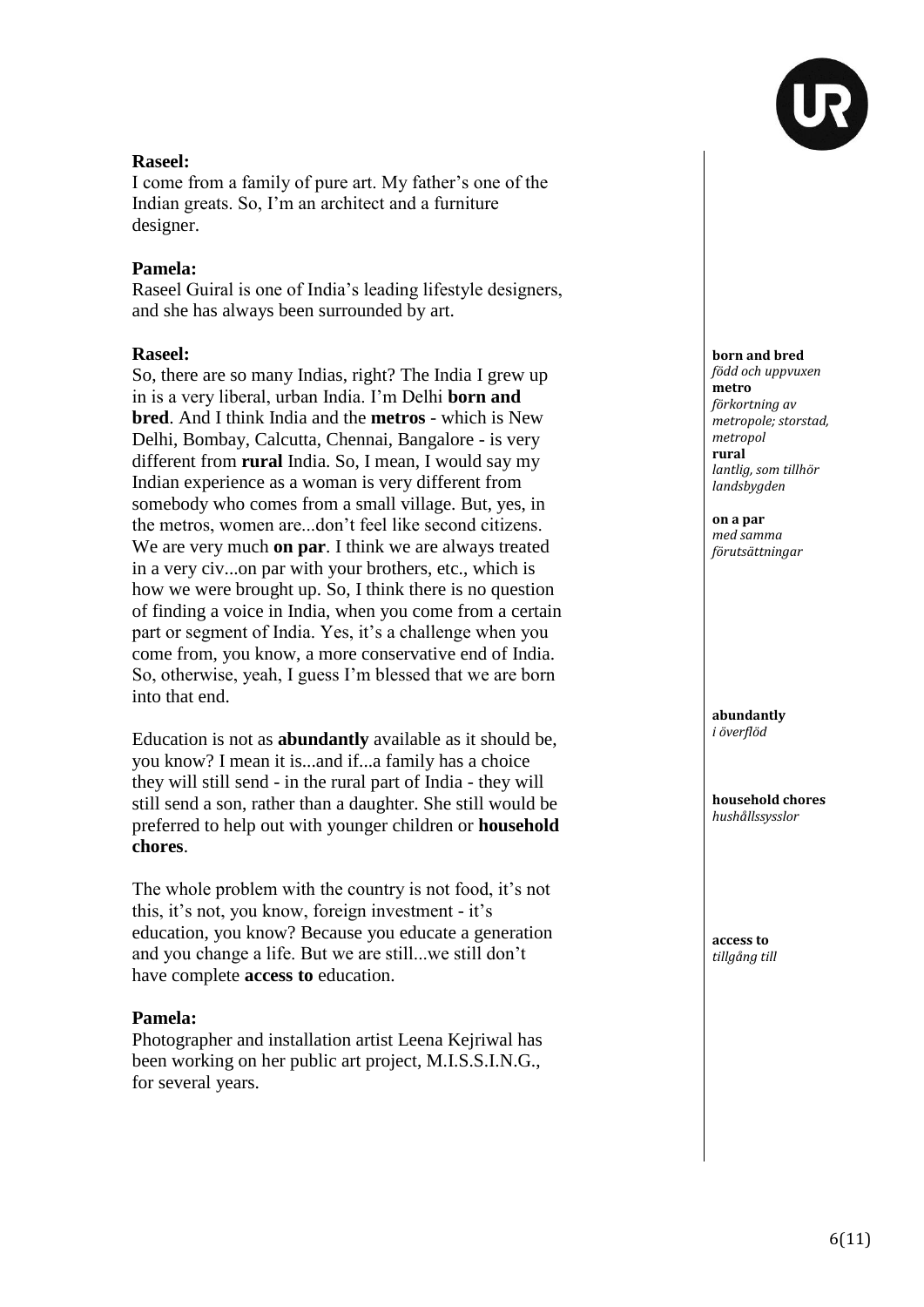

#### **Leena:**

The inspiration for my art has been my heightened emotional sensitivity to girls, which are being **trafficked**, and especially trafficked into sex slavery. So...and I have been working with some friends who have been working on this issue in Calcutta, for a bit now. And my...invariably my photography and my installations for the last few years have been these huge social-political areas, which I create.

#### **Pamela:**

Her project, M.I.S.S.I.N.G., is seeking to help generate awareness of **human trafficking** and the multitude of girls going missing in India and all over the world.

#### **Leena:**

So, when I have a **silhouette** and then I suddenly...and I know they're disappearing, so I said, "Where do you disappear?" And you **disappear** into a black hole. So, that's when it come on: I want to make my girls like cutouts, like black holes cut out in the sky, into which so many million girls are disappearing from **the face of the earth**. And it's an international topic, it's not just India, it's big everywhere.

#### **Alec:**

I'm Alec Cumming. I'm a painter from the UK, and... I've been exhibited now at the India Art Fair for the last four years.

I first came to India in 2010, on a **residency**. But then there was a real kind of grip to kind of come back, keep coming back. I truly felt like I'd scratched upon something...scratched upon the surface. So... Basically, I decided to **shift here**. Move more permanently for two years. Well, I didn't think about going for two years. It was originally meant to be four months, but then you know how these things happen...

Eventually, they become...four months becomes six months, and then six months becomes two years, and before you know it, you live here, you know?

#### **to be trafficked**  *att bli utnyttjad inom exempelvis sexhandel*

**human trafficking** *människohandel*

**silhouette** *siluett*

**disappear** *försvinna*

**the face of the earth** *jordens yta*

**residency förkortning av art residency** *konstnärlig utbildning utomlands, ett vistelsestipendium*

**shift here**  *flytta hit*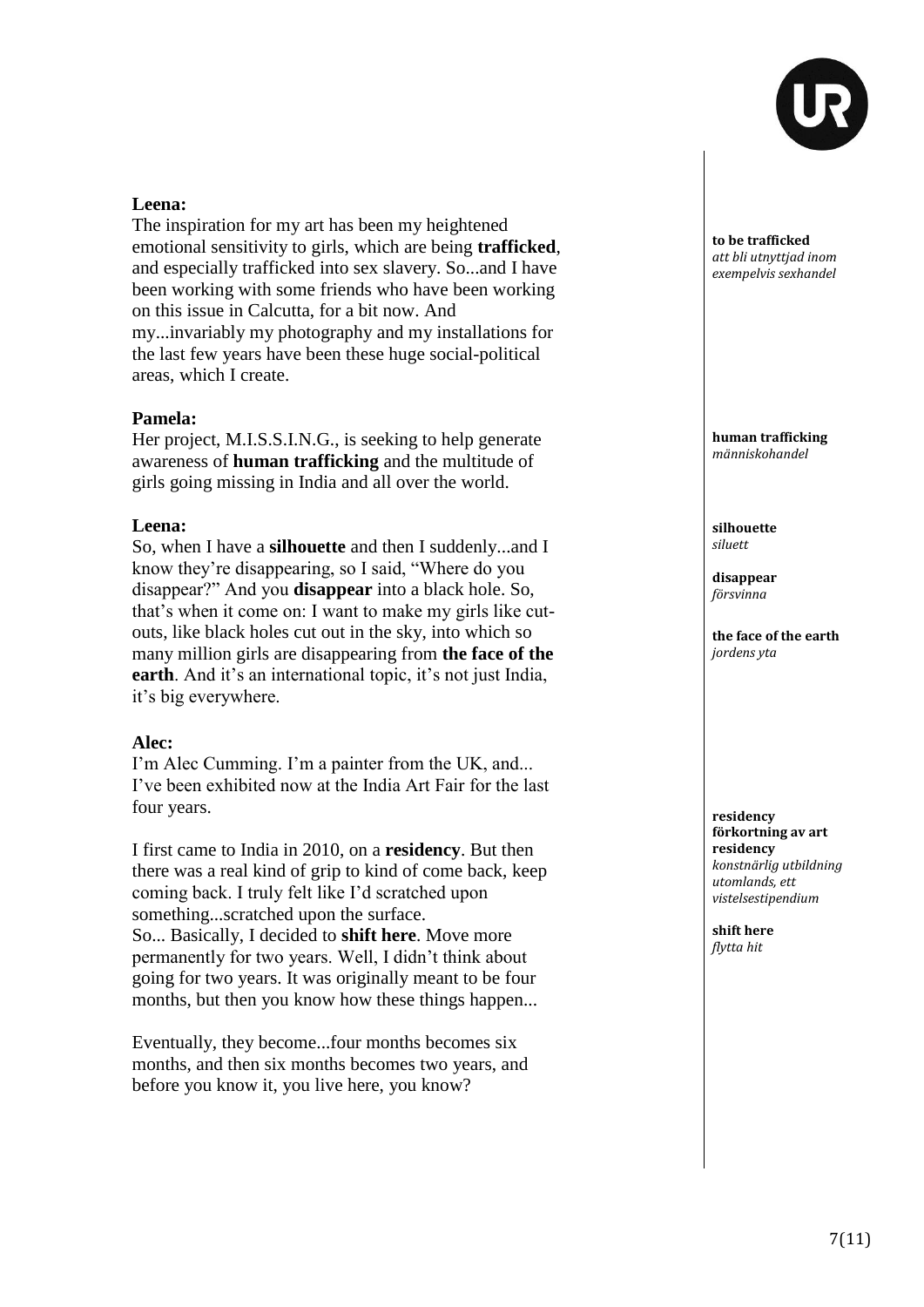

**Pamela:** What was it that kept you here?

#### **Alec:**

I suppose it was the draw of the kind of culture, and also it was things like colors, and...the people as well, I think, was the main inspiration. It was always for my art, you know? It was always about making paintings and pushing my paintings further forward.

#### **Pamela:**

The artist Alec Cumming moved from Norwich, England, to New Delhi, India, and he started to paint in a different way.

#### **Alec:**

One of the things, which India really does for my paintings is it gave it a whole new vocabulary. You know, things, which I'd never encountered before. Colors, smells... You know, the flashing lights going past in the midnight, as you kind of drive in an auto, back home, and you know everything's kind of wild and chaotic and crazy. So, you know, in that sense it really has, you know, really gets under your skin.

I love the chaos. It's very chaotic. And I described it to one friend of mine as "**dysfunctional functionality**", which I thought was fantastic, because, you know, it really is. Because it functions really well, but it's completely a dysfunctional country, you know?

There's a kind of... There's a spiritual side to India, you know? There's a kind of like, you know, and the sense of... There's a... What I found which was very exciting was the sense of community, you know? And the sense of family, and that kind of like sense of welcoming, and people always wanted you to kind of... They wanted to show you their India, you know?

**Song:** "Dust Clears", by Clean Bandit

*You better get You better get*

#### **Pamela:**

Clean Bandit with "Dust Clears".

**dysfunctional** *dysfunktionell, som inte fungerar som den ska* **functionality** *funktionalitet*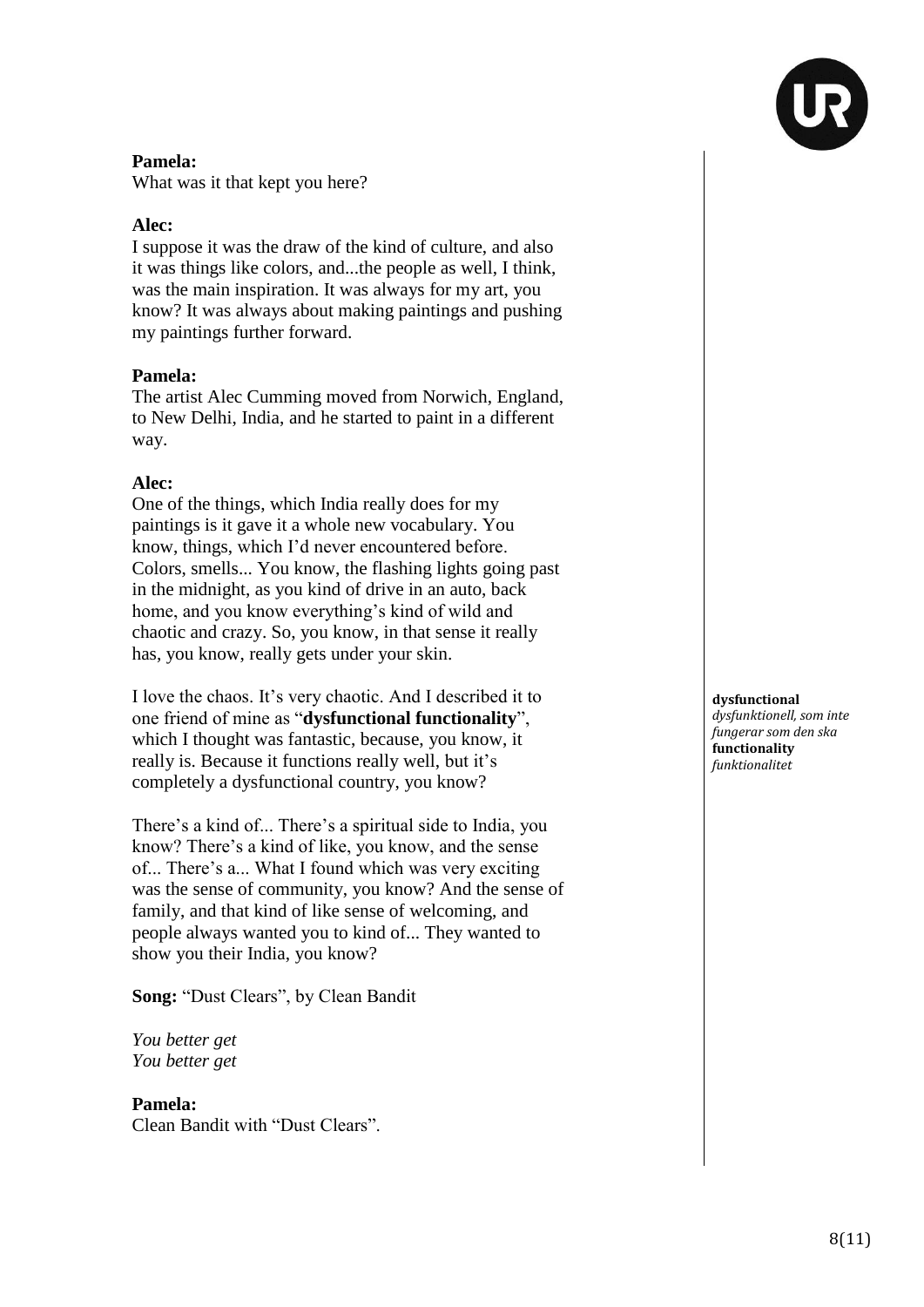

#### **Song:** "Dust Clears", by Clean Bandit

*Imagine if the life that you thought you shared wasn't really there*

*It was made up in your mind could be anyone, anywhere*

*'Cause you'd been living in a world of your own design, undermined in another place, other space in time*

*You better get You better get*

#### **Pamela:**

Clean Bandit is a British electronic group founded in Cambridge, England, in 2009. Their music style has been described as **fusion music**, since they mix classical music and dance music.

**Song:** "Dust Clears", cont.

*You better get*

#### **Pamela:**

Popreel's reporter, Julia Lundqvist met Jack Patterson and Milan Neil Amin-Smith from Clean Bandit.

**Song:** "Dust Clears", cont.

*You better get real, real, real and realize that the situation's going nowhere*

#### **Neil:**

We first kind of put classical music and electronic music together when Grace and I were playing in a string quartet, and Jack made some recordings for us, and he started playing around with them, and putting beats under them, and chopping it up, and... That was almost just kind of an experiment of yours.

**undermined** *undergrävd, urholkad*

**fusion music** *fusionsmusik, musik där man blandar flera olika genrer*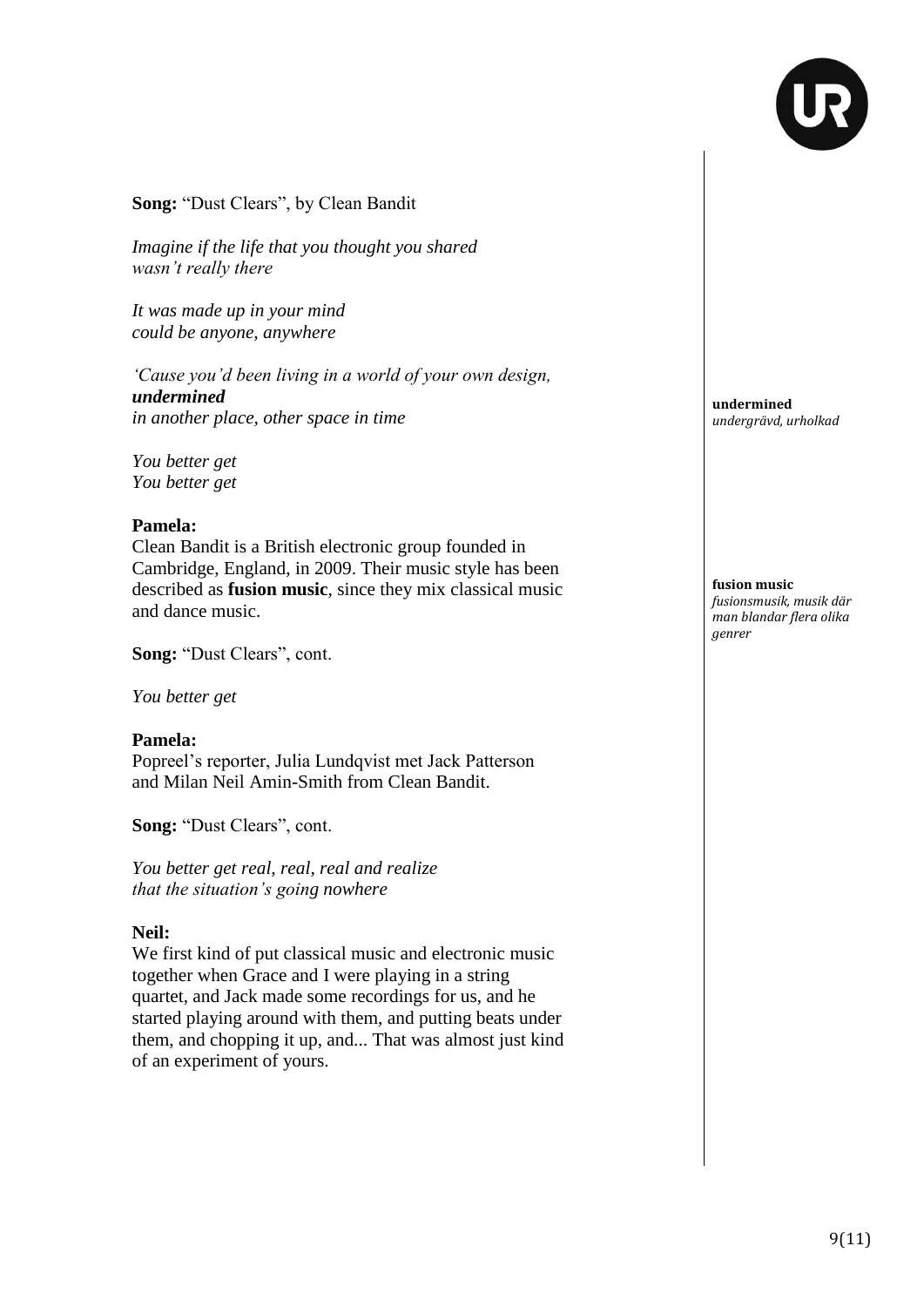

**Jack:**

Yeah.

#### **Neil:**

Then he played it to us, and we just thought it sounded so cool, and **encouraged** him to work harder at it. And then we did our first gig like, two weeks later, and kind of never looked back.

#### **Jack:**

We get inspired by all sorts of different things. I mean, a lot of the way the sound evolves in the album in particular is led by the different vocalists that we work with, so we don't have a singer in our band.

We work with...constantly working with different singers. And yeah, we kind of... We allow them to kind of change the sound. We kind of fit in with whoever we're working with and that kind of **dictates** the sound, somewhat. But then, there's also a kind of constant theme of the kind of production style, and also the sound of Neil's violin and Grace's cello is very specific to them, and I think you can hear that in every track in the album.

**Song:** "Extraordinary", by Clean Bandit

*I'm not gonna compromise Surely you can sympathize? Say you feel the same*

#### **Pamela:**

"Extraordinary", by Clean Bandit.

**Song:** "Extraordinary", by Clean Bandit

*You've wandered down a path I can't explain Have you seen her?*

*The grass is greener to let me pass you by would be a shame*

*If she's your only, then why are you lonely?*

*'Cause I'm the only one who knows the things you've done I'm so good for you*

#### **encourage** *uppmuntra*

**dictate** *diktera, bestämma*